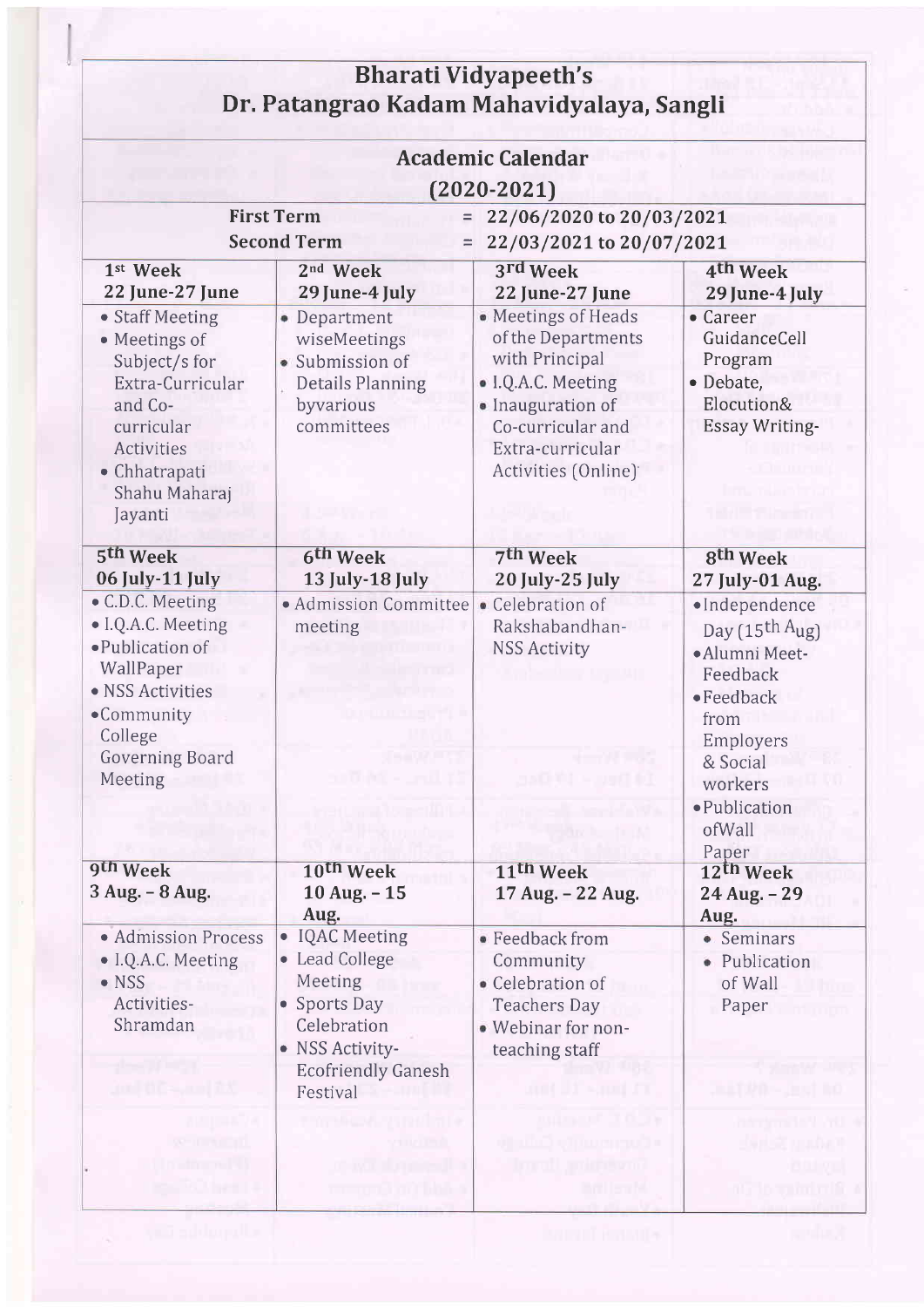| 13th Week                                                                                                                                         | 14th Week                                                                                                                                                                         | 15th Week                                                                                                                                                                   | 16th Week                                                                                                                                                                                           |
|---------------------------------------------------------------------------------------------------------------------------------------------------|-----------------------------------------------------------------------------------------------------------------------------------------------------------------------------------|-----------------------------------------------------------------------------------------------------------------------------------------------------------------------------|-----------------------------------------------------------------------------------------------------------------------------------------------------------------------------------------------------|
| 14 Sept. - 19 Sept.                                                                                                                               | 21 Sept. - 26 Sept.                                                                                                                                                               | 28 Sept. - 3 Oct.                                                                                                                                                           | 5 Oct. - 10 Oct.                                                                                                                                                                                    |
| · Add On<br>Courses<br>Council-<br>Meeting<br><b>Inter Class</b><br>$\bullet$<br>Competitions-<br>Debate,<br>Elocutionand<br><b>Essay Writing</b> | · Interclass<br>Competitions<br>· Debate, Elocution<br>& Essay Writing<br>• Celebration of NSS<br>day                                                                             | • Parents-Teachers<br>Meet-Feedback<br>from parents<br>· Internal<br>Examination<br>· Mahatma<br>Gandhi<br>Jayanti<br>· Lal Bahadur<br>Shastri<br>Jayanti<br>• NSS Activity | • Department<br>Meetings<br>• I.Q.A.C. Meeting<br>• Non-Teaching<br>workshop                                                                                                                        |
| 17th Week                                                                                                                                         | 18th Week                                                                                                                                                                         | 19th Week                                                                                                                                                                   | 20th Week                                                                                                                                                                                           |
| 12 Oct. - 17 Oct.                                                                                                                                 | 19 Oct. - 24 Oct.                                                                                                                                                                 | 26 Oct. - 31 Oct.                                                                                                                                                           | 2 Nov. - 7 Nov.                                                                                                                                                                                     |
| <b>Placement Activity</b><br>$\bullet$<br>Meetings of<br>$\bullet$<br>VariousCo-<br>curricular and<br>Extra-curricular<br>Committees              | • I.Q.A.C. Meeting<br>• C.D.C. Meeting<br>· Publication of Wall<br>Paper                                                                                                          | · D. I. File Checking                                                                                                                                                       | $\bullet$ N.S.S.<br>Activity<br>· Syllabus<br>Review<br>Meetings<br>• Seminar-IPR                                                                                                                   |
| 21 <sup>st</sup> Week                                                                                                                             | 22 <sup>nd</sup> Week                                                                                                                                                             | 23rd Week                                                                                                                                                                   | 24th Week                                                                                                                                                                                           |
| 09 Nov. - 14 Nov.                                                                                                                                 | 16 Nov. - 21 Nov.                                                                                                                                                                 | 23 Nov. - 28 Nov.                                                                                                                                                           | 30 Nov. - 05 Dec.                                                                                                                                                                                   |
| · Diwali Vacation                                                                                                                                 | • Diwali Vacation                                                                                                                                                                 | • Meetings of all<br>committees for Co-<br>curricular & Extra-<br>curricular Activities<br>• Preparation of<br>AQAR                                                         | Shramdan on<br>$\bullet$<br>College campus<br><b>NIRF</b> Data<br>Collection                                                                                                                        |
| 25th Week                                                                                                                                         | 26th Week                                                                                                                                                                         | 27th Week                                                                                                                                                                   | 28th Week                                                                                                                                                                                           |
| 07 Dec. - 12 Dec.                                                                                                                                 | 14 Dec. - 19 Dec.                                                                                                                                                                 | 21 Dec. - 26 Dec.                                                                                                                                                           | 28 Dec. - 02 Jan.                                                                                                                                                                                   |
| Collection of<br>۰<br>articlesfrom the<br>students for<br>college magazine<br><b>IQAC</b> Meeing<br><b>IIC Meeting</b>                            | · Webinar-Research<br>Methodology<br>· Syllabus Completion<br><b>Review Meeting</b><br>u Dynastii järgmat Pannut (19<br><u>ki in mani</u><br>اس المتحد ال<br><u>in vanaal müü</u> | · Filling of teachers<br>evaluation forms<br>by students<br>· Internal Exam                                                                                                 | • IQAC Meeting<br>· Publication of<br><b>Wall Paper</b><br>• Parents Meet<br>· Department wise<br>Meeting for the<br>Preparation of<br>Department input<br>files<br>• Competitive Exam.<br>Activity |
| 29th Week 7                                                                                                                                       | 30th Week                                                                                                                                                                         | 31st Week                                                                                                                                                                   | 32 <sup>nd</sup> Week                                                                                                                                                                               |
| 04 Jan. - 09 Jan.                                                                                                                                 | 11 Jan. - 16 Jan.                                                                                                                                                                 | 18 Jan. - 23 Jan.                                                                                                                                                           | 25 Jan. - 30 Jan.                                                                                                                                                                                   |
| • Dr. Patangrao<br>Kadam Saheb<br>Jayanti<br>• Birthday of Dr.<br>Vishwajeet<br>Kadam                                                             | • C.D.C. Meeting<br>• Community College<br>Governing Board<br>Meeting<br>· Youth Day<br>· Jijabai Jayanti                                                                         | · Industry-Academia<br>Activity<br>• Research Event<br>· Add On Courses<br><b>Council Meeting</b>                                                                           | $\bullet$ Campus<br>Interview<br>(Placement)<br>• Lead College<br>Meeting<br>• Republic Day                                                                                                         |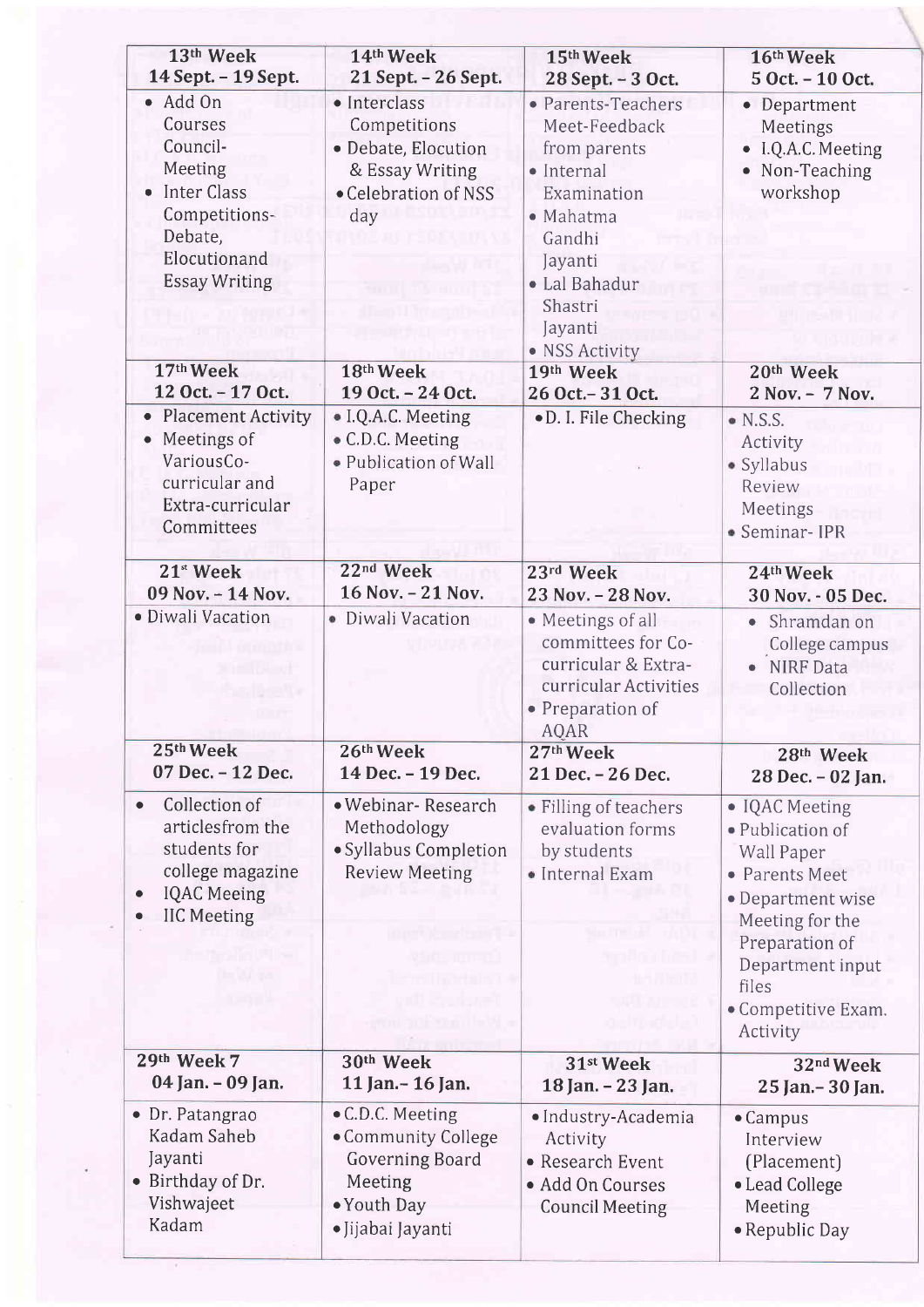| 33rd Week<br>1 Feb. - 6 Feb.                                                                                                                     | 34th Week<br>8 Feb. - 13 Feb.                                                                                                        | 35th Week<br>15 Feb. - 22 Feb.                                                                                             | 36th Week<br>22 Feb. - 27 Feb.                                                                                                                                                        |
|--------------------------------------------------------------------------------------------------------------------------------------------------|--------------------------------------------------------------------------------------------------------------------------------------|----------------------------------------------------------------------------------------------------------------------------|---------------------------------------------------------------------------------------------------------------------------------------------------------------------------------------|
| • Publication of<br>WallPaper<br>• I.Q.A.C. Meeting<br>• Annual Sports                                                                           | · Meetings of<br>Committees for<br>Extracurricular<br>and Co-Curricular<br>Activities<br>• Seminar Activity<br>• Annual Sports       | • Meeting with<br>office staff for<br>A.Q.A.R.<br>• Chhatrapati Shivaji<br>Maharaj Jayanti                                 | ·Submission of<br>Records of Internal<br>Examinations<br>• Add On Course<br><b>Council Meeting</b><br>•Celebration of<br>Science Day                                                  |
| 37th Week<br>01 Mar. - 06 Mar.                                                                                                                   | 38th Week<br>08 Mar. - 13 Mar.                                                                                                       | 39th Week<br>15 Mar. - 20 Mar.                                                                                             | 40 <sup>th</sup> Week<br>22 Mar. - 27 Mar.                                                                                                                                            |
| · Submission of<br>True Copies of<br>Conferences,<br>Workshops<br>attendedby the<br>Staff<br>• C. D. C. Meeting<br>· Poster Exhibition           | I.Q.A.C. Meeting<br>$\bullet$<br>Preparation of<br>A.Q.A.R.<br>Industry Academic<br>Interaction<br>workshop                          | · Submission of<br>Department Input<br>files along with<br>Planning for the next<br>academic year<br>• Term End<br>Meeting | Staff<br>$\bullet$<br>Meething<br>University<br>¢<br>Examinations                                                                                                                     |
| 41st Week<br>29 Mar. - 3 Apr.                                                                                                                    | 42 <sup>nd</sup> Week<br>5 Apr. - 10 Apr.                                                                                            | 43rd Week<br>12 Apr. - 17 Apr.                                                                                             | 44th Week<br>19 Apr. - 24 Apr.                                                                                                                                                        |
| • Meeting of<br>staff<br>members for<br>Term<br>planning<br>· Submission<br>ofTeaching<br>Completion<br>Reports.<br>· University<br>Examinations | · Submission of Self-<br>Appraisal Reports.<br>• Publication of<br>College Magazine.<br>· University<br>Examination<br>• Green Audit | · Stock Verification<br>· I.Q.A.C. Meeting<br>• Finalization of<br>A.Q.A.R.<br>· Babasaheb<br>Ambedkar Jayanti             | • Staff Meeting<br>· Declaration of<br>next year's<br>planning<br>prepared by<br>I.Q.A.C.<br>· Meeting of<br>Admission and<br>Prospectus<br>Committee.<br>· University<br>Examination |
| 45th Week<br>26 Apr. - 1 May                                                                                                                     | 46th Week<br>03 May - 08 May                                                                                                         | 47th Week<br>09 May - 15 May                                                                                               | 48th Week 17<br>$May - 22 May$                                                                                                                                                        |
| • Maharashtra Day<br>• NSS Activity<br>• Competitive Exam<br>guidance Activity                                                                   | · D. I. File<br>preparation<br>· Internal<br>Exam                                                                                    | • Bharati Vidyapeeth<br>Foundation Day. (10th<br>May)                                                                      | • Wall Paper Display<br>$\bullet$ AAA                                                                                                                                                 |
| 49st Week                                                                                                                                        | 50th Week                                                                                                                            | 51 <sup>st</sup> Week                                                                                                      | 52 <sup>nd</sup> Week                                                                                                                                                                 |
| 24 May - 29 May<br>• SSS conduction<br>• Gender Audit                                                                                            | 31 May - 05 June<br>• AQAR Submission                                                                                                | 07 June - 12 June<br>• Environment Day<br>· NSS Activity                                                                   | 14 June-19 June<br>• Tree Plantation                                                                                                                                                  |

 $\langle \hat{a} \rangle$